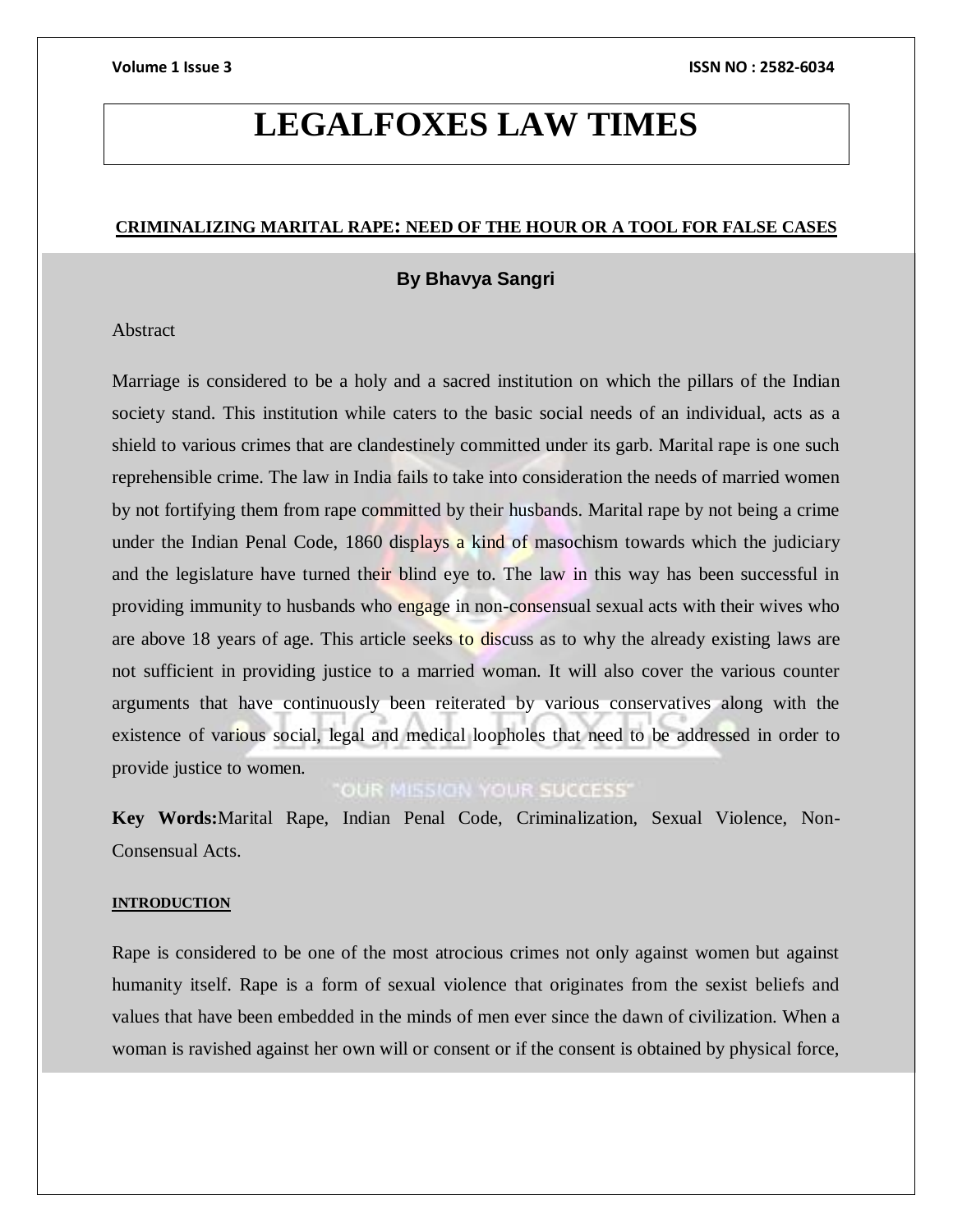fear or fraud it comes under the purview of rape.<sup>1</sup> Rape has been defined under Section 375 of the Indian Penal Code as the act of penetration of a woman's vagina/urethra/anus/mouth by the penis/mouth/objects/any other body part manipulated by a man, without the consent of the woman or irrespective of her consent, when she is below the age of eighteen.<sup>2</sup>

While the law in India protects women from such forms of sexual violence, the law does not recognize rape of women that takes place under the 'sacrosanct' institution of marriage. The Indian Law does not consider Marital Rape as a criminal offence. This can be seen in the Exception 2 to Section 375. This Exception states that sexual intercourse by a man with his own wife, the wife not being under fifteen years of age, is not rape.  $3$  This exception is popularly known as the 'Marital Rape Exception'. An amendment was made to this exception clause wherein the age was changed from fifteen to eighteen thereby implying that if a man had sexual intercourse with his wife who is above eighteen years of age would notcome under the umbrella of rape.<sup>4</sup>

### **VIOLATION OF FUNDAMENTAL RIGHTS**

At the very outset, a law can only stand if it is in consonance with the Indian Constitution. The dereliction in perceiving Marital Rape as a criminal offenceprima facie violates the fundamental rights of a woman.

Article 14<sup>5</sup> of the Indian Constitution ensures the Right to Equality as a fundamental right ofcitizens. The Marital Rape Exception proves to be unconstitutional as contravenes the Right to Equality. The exception marks a clear dichotomy between women as wives and non-wives which ascertains as to who can bring criminal charges against a man for rape. The Supreme Court in its interpretation of Article 14 held that the classification made under this article must pass the test of reasonableness that can only be achieved if the classification has a rational nexus to the object that the legislation in question seeks to achieve.<sup>6</sup> However, this interpretation when kept in

 $\overline{a}$ 

<sup>1</sup>*Bhupinder Sharma v. State of Himachal Pradesh* AIR (2003) 8 SCC 551.

<sup>2</sup> Section 375, Indian Penal Code, 1860, No. 45.

<sup>3</sup> Exception 2 to Section 375 Indian Penal Code, 1860 No. 45.

<sup>4</sup> *Independent Thought v. Union of India and Anr* (2017) 10 SCC 800.

<sup>5</sup> INDIA CONST. art. 14.

<sup>6</sup>*SaurabhChaudhari v. Union of India* (2004) 5 SCC 618.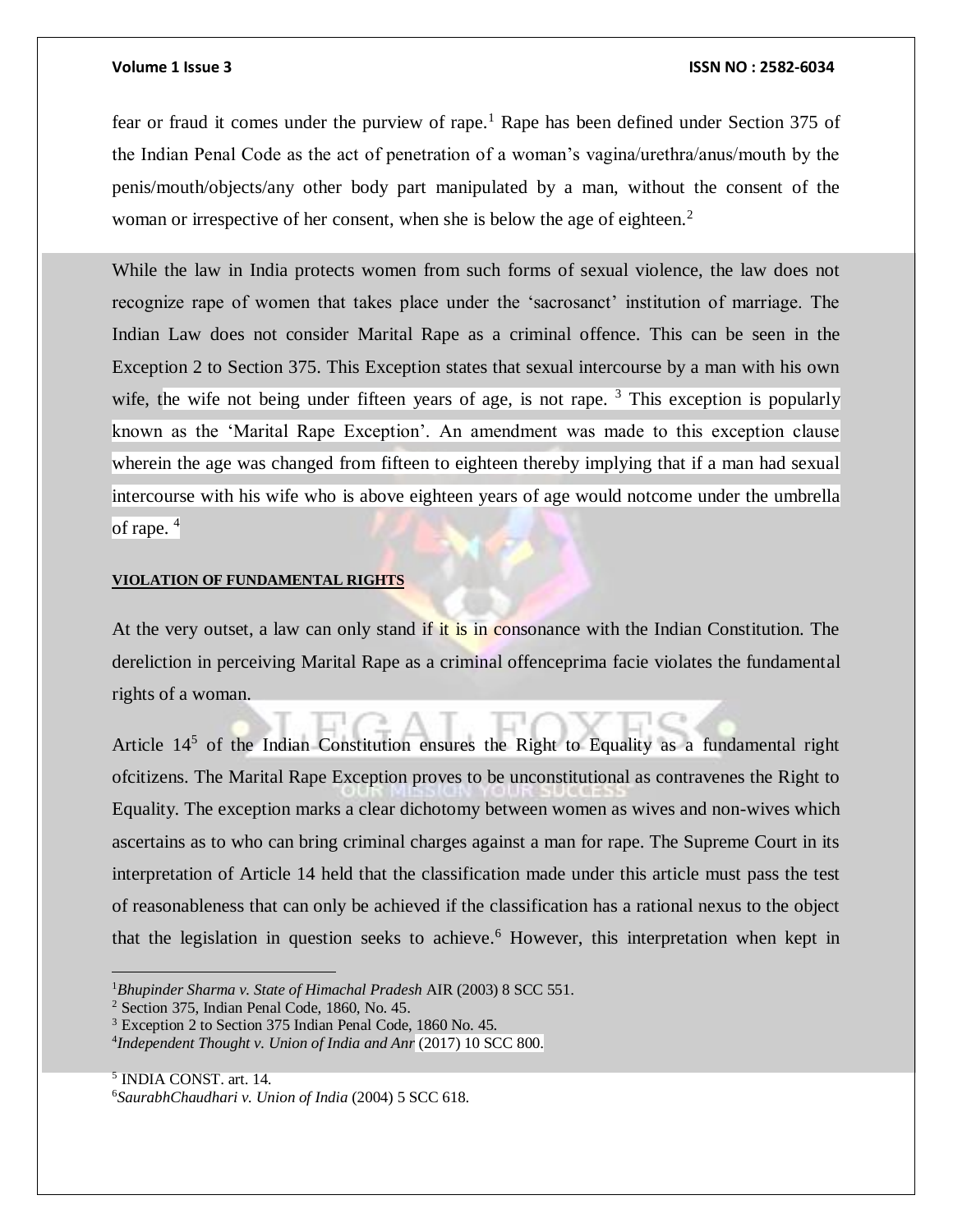juxtaposition with Section 375 implies that the entire rationale behind Section 375 stands vanquished when the Marital Rape Exception is upheld. This is so interpreted because the solitary purpose of Section 375 is to protect the integrity and dignity of women from sexual offenders and the function of this section is not performed when marital rape is not acknowledged by the eyes of law.

The Indian Constitution provides Right to Life as a fundamental right to its citizens. Article  $21<sup>7</sup>$ states that "No person shall be denied of his life and personal liberty except according to the procedure established by law". In Maneka Gandhi v. Union of India<sup>8</sup>, the Supreme Court perspicuously stated, "Article 21, is not merely a physical right but it also includes within its ambit, the right to live with human dignity". The Exception 2 of Section 375 fails to provide women the right to live with human dignity as husbands are not discouraged to engage in nonconsensual sexual acts with their wives. Such iniquitous acts of the husbands take a toll on the mental health of a woman thus negating her life of dignity.

In the wake of the Maneka Gandhi judgment, the Supreme Court has incorporated various other rights under Right to Life which consists of right to health, right to a safe environment, right to safe living conditions and right to be informed among other rights. One of the major establishments was made by the Supreme Court in the judgment of Justice K.S. Puttaswamyv. Union of Indiaand others<sup>9</sup>, in which the Honorable Court held privacy to be a fundamental right under Article 21. Right to Privacy thus entailed, "Decisional privacy reflected by an ability to make intimate decisions primarily consisting of one's sexual or procreative nature and decisions in respect of intimate relations". This again directs to the infringement of a woman's right of not being able to make intimate decisions for herself. In BodhisattwaGautam v. SubhraChakraborty<sup>10</sup>, the Supreme Court was crystal clear in saying, "Rape is a crime against basic human rights and a violation of the victims' most cherished of fundamental rights, namely, the right to life enshrined under Article 21 of the Constitution". Yet the Exception negates this

 $\overline{a}$ 

<sup>7</sup> INDIA CONST. art. 21.

<sup>8</sup>AIR (1978)SC 597.

<sup>7</sup> (2015) 10 SCC 92.

<sup>8</sup>(1996) 1 SCC 490.

<sup>9</sup> N. Tandon & N. Oberoi, *Marital Rape — A Question of Redefinition,* Lawyer's Collective, Mar 2000, 24.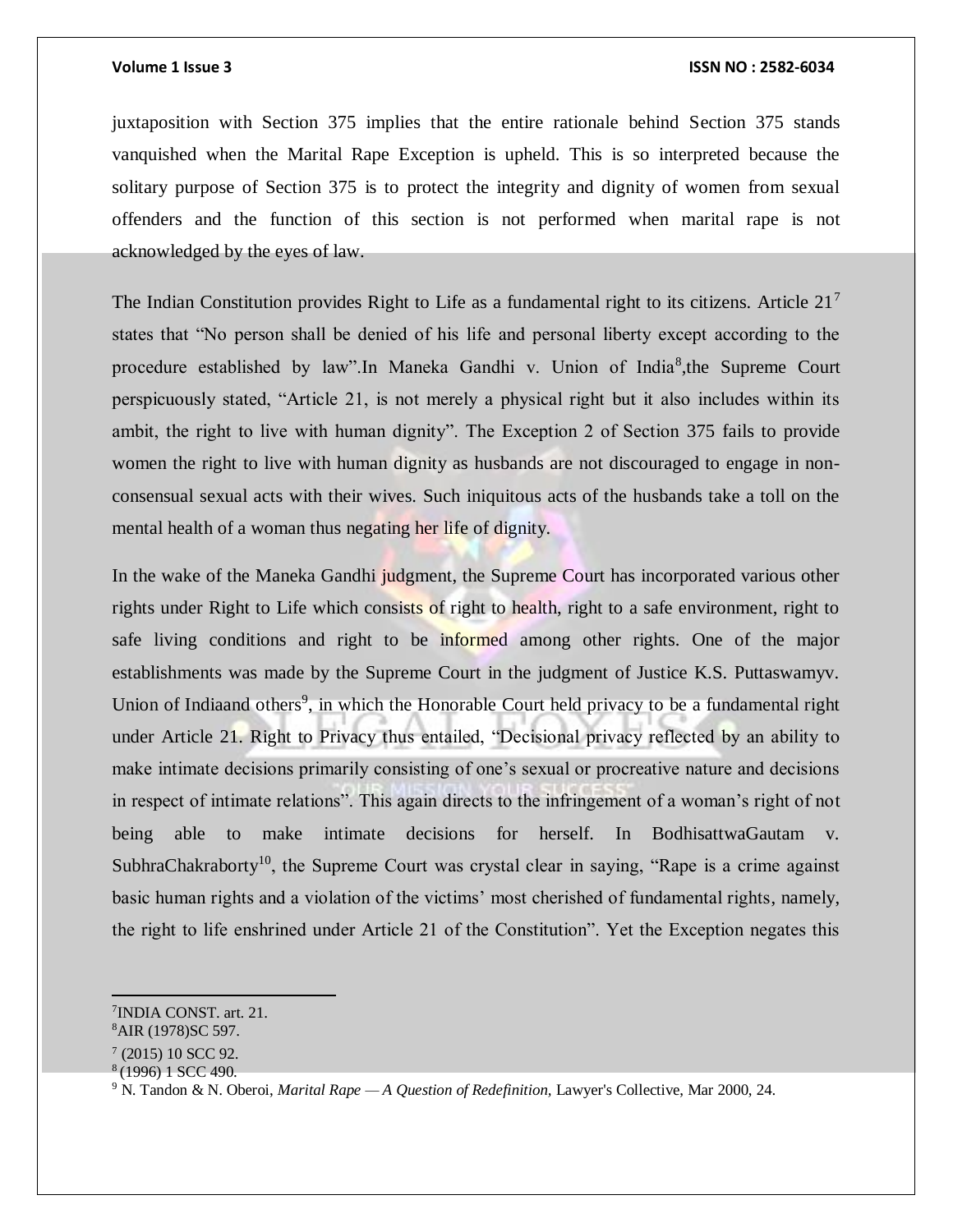very pronouncement by not recognizing marital rape.<sup>11</sup>

### **EXISTING CIVIL AND CRIMINAL LAWS**

According to the National Health and Family Survey (NFHS-4) for 2015-16, 5.4% of Indian wives have experienced non-consensual and forced sexual intercourse by their husbands.<sup>12</sup> The Indian law does not provide a specific criminal remedy for cases of marital rape instead cases of such nature are registered either under Section 498A of The Indian Penal Code or a civil remedy is sought under The Protection of Women from Domestic Violence Act, 2005. Section 498A encompasses 'Cruelty' i.e. when the husband of a woman poses great danger to the life of a woman <sup>13</sup>. These provisions alone do not prove to be beneficial for cases of marital rape because the punishment under these provisions and punishment for rape differ massively in quantum. Section 498A subjects the perpetrator to imprisonment for up to three years while on the other hand the punishment for rape itself is imprisonment for a term not less than ten years<sup>14</sup>. This difference of term of punishment itself proves to be a viable reason for recognizing marital rape as a separate crime rather than allowing the victims to seek remedies through Section 498A.

### **IMPEDIMENTS IN RECOGNIZING RAPE WITHIN MARRIAGE**

While the fact that the country is in the dire need for criminalizing marital rape and repealing Exception 2 has been recognized by various women's rights activists and NGO's, the same has not been executed due to the various social and legal impediments that have not ceased to exist.

The proponents of the Marital Rape Exception have put forth various arguments for not recognizing rape within marriage. Many of the supporters believe that by recognizing marital rape, it would be detrimental to the very institution of marriage. Ashwani Kumar, former Union Law Minister, stated the reason for not recognizing marital rape as an offence was that marriage in India is not treated as a contract like in other Western nations; rather it is treated as a

<sup>13</sup> Section 498A Indian Penal Code, 1860 No. 45.

<sup>12</sup>Ministry of Health and Family Welfare, *National Family Health Service (NFHS-4)*, (May 13, 2020, 1:11PM), [http://rchiips.org/NFHS/NFHS-4Reports/India.pdf.](http://rchiips.org/NFHS/NFHS-4Reports/India.pdf)

<sup>&</sup>lt;sup>14</sup> Section 376 Of Indian Penal Code, 1860 after The Criminal (Amendment) Act, 2018.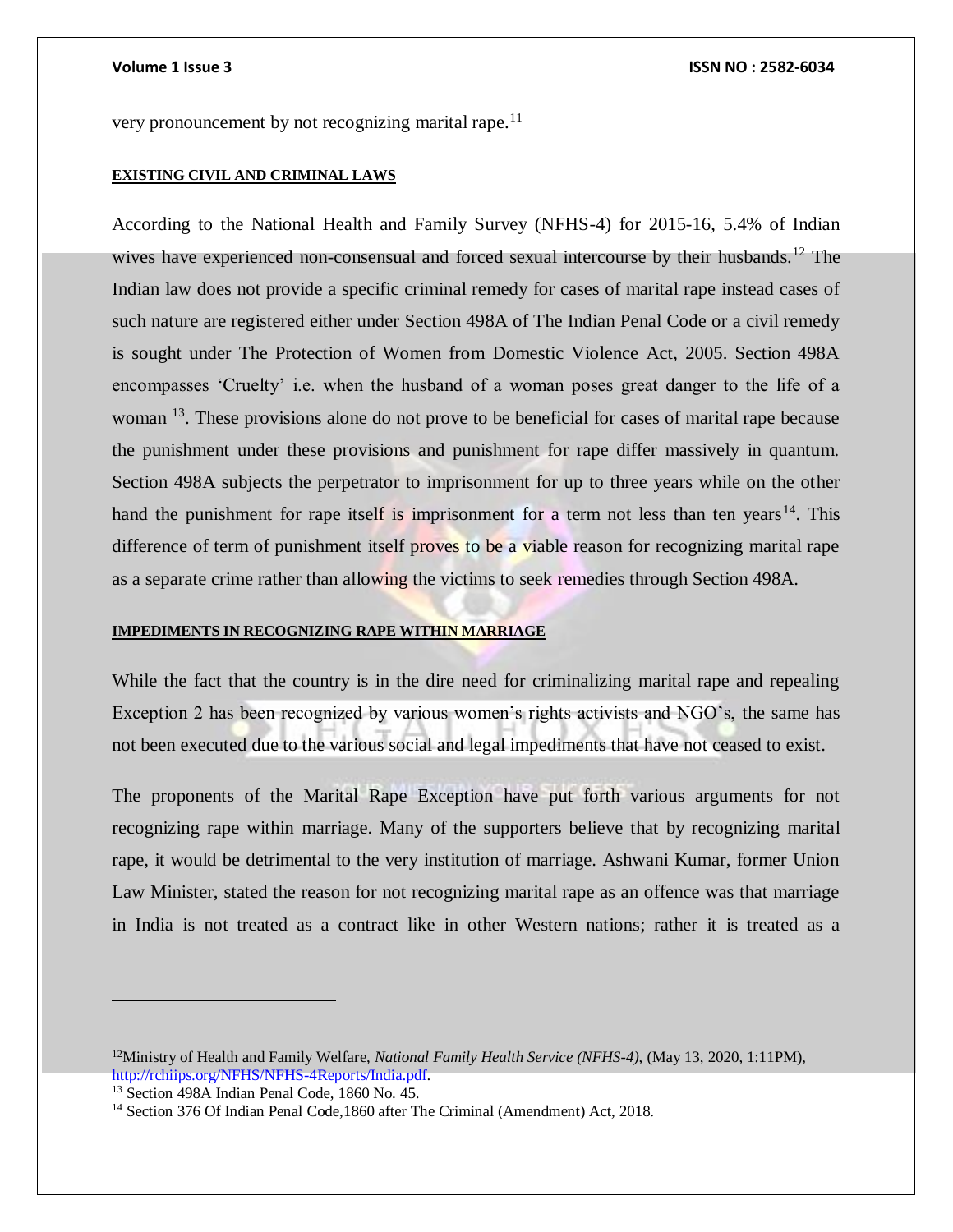### **Volume 1 Issue 3 ISSN NO : 2582-6034**

sacrament.<sup>15</sup> This implied that while in other countries, marriage being a contract, the state can interfere and make laws in its respect but by doing so in the Indian context, it could harm the fundamentals on which the culture of the society is upheld.

One of the main arguments given by the conservatives was that there would be a rise in the number of fake cases and allegations of sexual assault against the husbands. They have also in various occasions reiterated that the misuse of the Protection of Women from Domestic Violence Act, 2005 along with Section 498A of IPC is already on the rise and by doing away with the Marital Rape Exception would leave married men to ruins. This issuehad been highlighted as a defence for not criminalizing marital rape several times but specifically the defence was stated when the RTI Foundation had filed a PIL in 2015 and approached the Delhi High Court to challenge the Marital Rape Exception. The hearing of the cases was interrupted by an NGO called Men's Welfare Trust. This Trust indicated that approximately 62,000 husbands commit suicide every year which is more than double the suicides by women who faced marital rape.<sup>16</sup> The Trust further pointed out that this number was solely because of the misuse of the law which is much more propitious to women than it should be.

In addition to the misuse of the laws stated, conservatives have pointed towards the judgment given in the case of Vishnu v. State of Maharashtra<sup>17</sup>, in which it was held by the Honorable Court that,"Conviction of the accused can be sustained on the sole testimony of the prosecutrix". This case therefore implied that the sole testimony of the woman was enough to convict a man for rape. This judgment thus can be used in favour of the victim and can reduce the probability for men to obtain innocence.

Another argument that is generally stated by the supporters of Marital Rape Exception is that there is no 'lasting evidence 'in cases of Marital Rape. To determine if rape took place within four walls of a room is highly questionable as normally in cases of marital rape there are no witnesses. Generally, in rape cases, when force is used it leaves injuries on the body of the victim as well as the accused. However, it is not necessary that injuries are sustained in every case.

 $\overline{a}$ 

<sup>15</sup>*Marriage Not Deemed As a Contract: Ashwani*, HINDUSTAN TIMES, 2013 at 3. <sup>14</sup>*Delhi High Court to Hear NGO's Plea Opposing Marital Rape*, INDIAN EXPRESS, August 28, 2017, at 4.

<sup>15</sup> (2006) 1 SCC.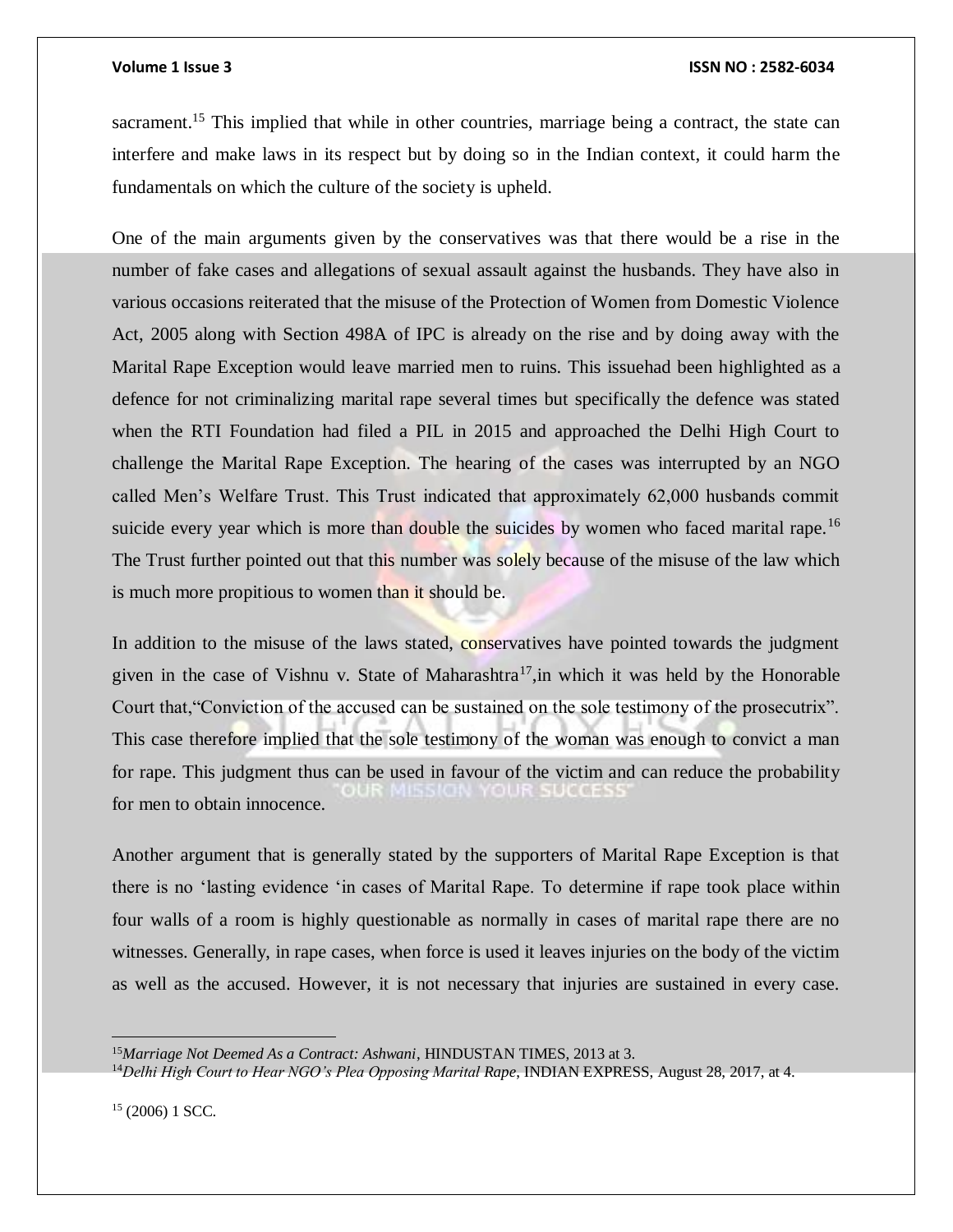### **Volume 1 Issue 3 ISSN NO : 2582-6034**

Hence, evidence also becomeshard to gather if there are no physical injuries prevalent on the woman's body.

In order to determine if rape took place, the victim would have to report the incident within a few hours otherwise reliable evidence would be difficult to collocate. Various Medical Manuals that are used to gather evidence to establish rape have stated that evidence is difficult to procure if the victim has changed clothes or has showered. They also state that evidence starts to become weak or starts disappearing after 36 hours of the incident.<sup>18</sup> This implies that a woman would have to report the incident within three days in order to clearly establish that rape took place. This becomes an impediment for womenas they have to face backlash from the society in order to seek justice for themselves. Not only the lack of lasting evidence but it is also difficult to prove that there was no consent at the time of the act because of the social belief that consent to sexual relations in a marriage is presumed. Thus, the key to proving marital rape would be differentiating that consent was given one night but not on the next.

### **CONCLUSION**

Marital Rape stands to be one of the most **horrific** forms of crimes against women in a family. Women mostly choose not to come up with their sufferings because of the patriarchal subjugation and the lack of facilities for them to be economically independent. The ever-existing patriarchy embedded in the minds of the society pays no heed to the abuse faced by women. This mindset proves to be crucial in letting the law makers provide plethora of unreasonable defences to not provide any penalties for this crime.

Marital rape can be observed in families of all types irrespective social class, level of education, economic reasons and so on. Women in rural areas lack the very basic awareness that such an act is a wrongful one and are forced to believe that it is a part and parcel of marriage. This is another reason why even the research data cannot be fully relied upon because of the untold stories of these unaware women.

While the Marital Rape Exception continues to be central to the struggle faced by the supporters

<sup>18</sup>Erin G. Clifton, *Medical Examination of Rape Victim,*MSD Manual Professional Version, (May 14, 2020, 2:05PM)[, https://www.msdmanuals.com/professional/gynecology-and-obstetrics/domestic-violence-and](https://www.msdmanuals.com/professional/gynecology-and-obstetrics/domestic-violence-and-rape/medical-examination-of-the-rape-victim)[rape/medical-examination-of-the-rape-victim.](https://www.msdmanuals.com/professional/gynecology-and-obstetrics/domestic-violence-and-rape/medical-examination-of-the-rape-victim)